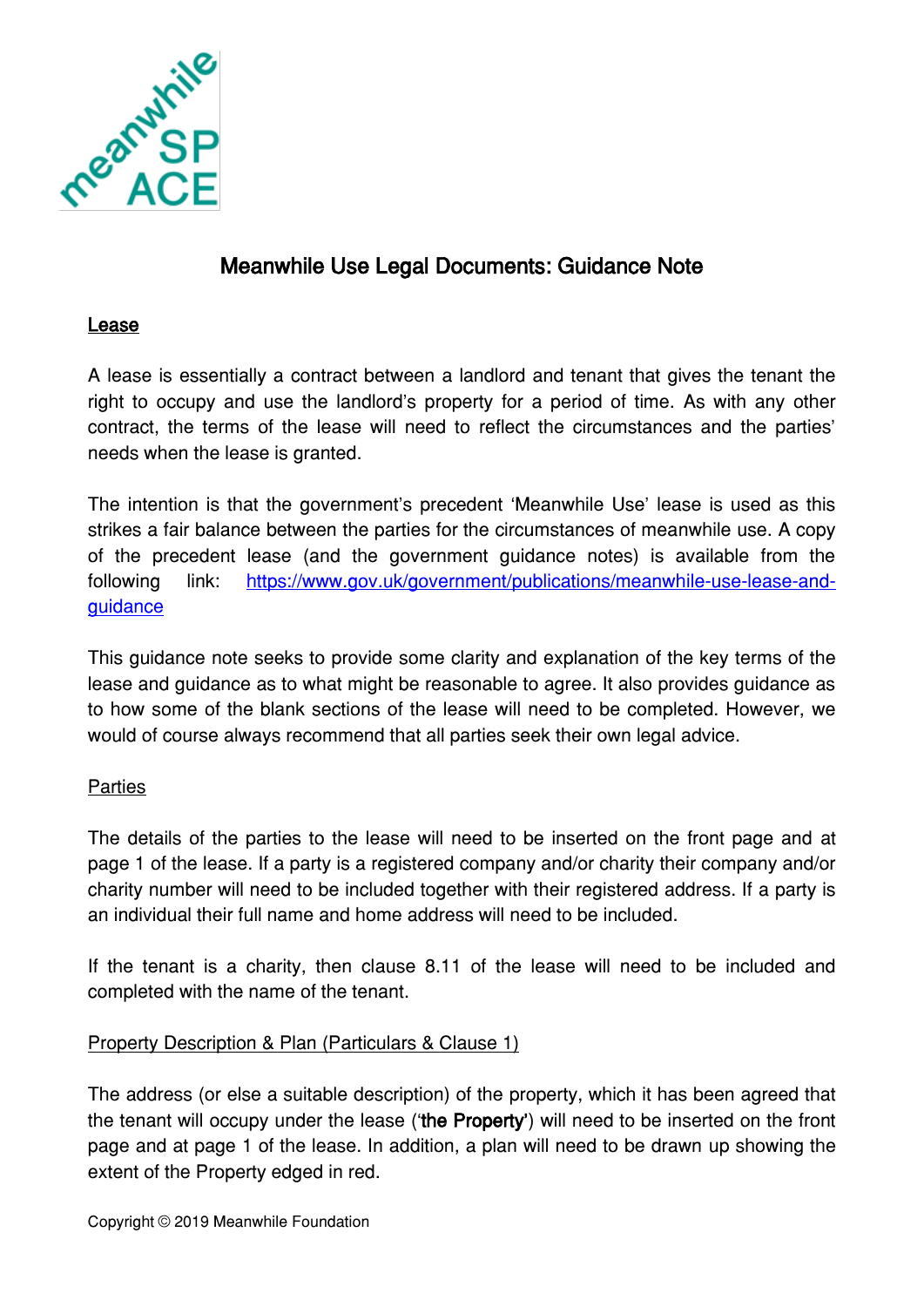The address of the building within which the Property is located (if it is part of a larger building or estate) will also need to be inserted at page 1 of the lease. A plan of the building should be drawn up and the extent of the building shown edged in blue.

The plan of the Property should be marked 'Plan 1' and the plan of the building marked 'Plan 2'.

If the Property or the building consist of the whole of a title registered with HM Land Registry, then the address/description of such should match that given in the register of title. Reference to the title number should also be included.

## Term, Termination & Break Rights (Particulars & Clause 7)

The 'Term' is the period of time for which the lease will be granted, i.e. 12 months. This is a commercial point to be agreed between the parties.

If the lease is to be granted for a term of over 7 years, the lease will need to include a clause requiring that it is registered with HM Land Registry upon completion. This is a legal requirement for such leases but not for shorter ones. The following wording may be used:

'Promptly following the grant of this lease, the Tenant shall apply to register this lease at HM Land Registry. The Tenant shall ensure that any requisitions raised by HM Land Registry in connection with that application are dealt with promptly and properly. Within one month after completion of the registration, the Tenant shall send the Landlord official copies of its title.'

Clause 7 of the lease contains the break options, which set out whether the lease can be terminated at any time by the tenant giving notice to the landlord or the landlord giving notice to the tenant. The definitions of 'Tenant's Termination Notice' and 'Landlord's Termination Notice' at page 1 of the lease will need to be completed. Each party will likely want to negotiate as short a notice period as possible for themselves, and as long a notice period as possible for the other party.

This would allow the party in question to terminate the lease quickly if their circumstances were to change, whilst ensuring that they receive adequate notice to make future arrangements if the other party serves them with a termination notice. A notice period of 6 months is reasonable in longer leases whereas notice of between 1 and 3 months may be reasonable in shorter leases. It is however a matter for the parties to agree the notice periods which they would like to apply in the given circumstances. If there is to be no break option, this clause should be deleted.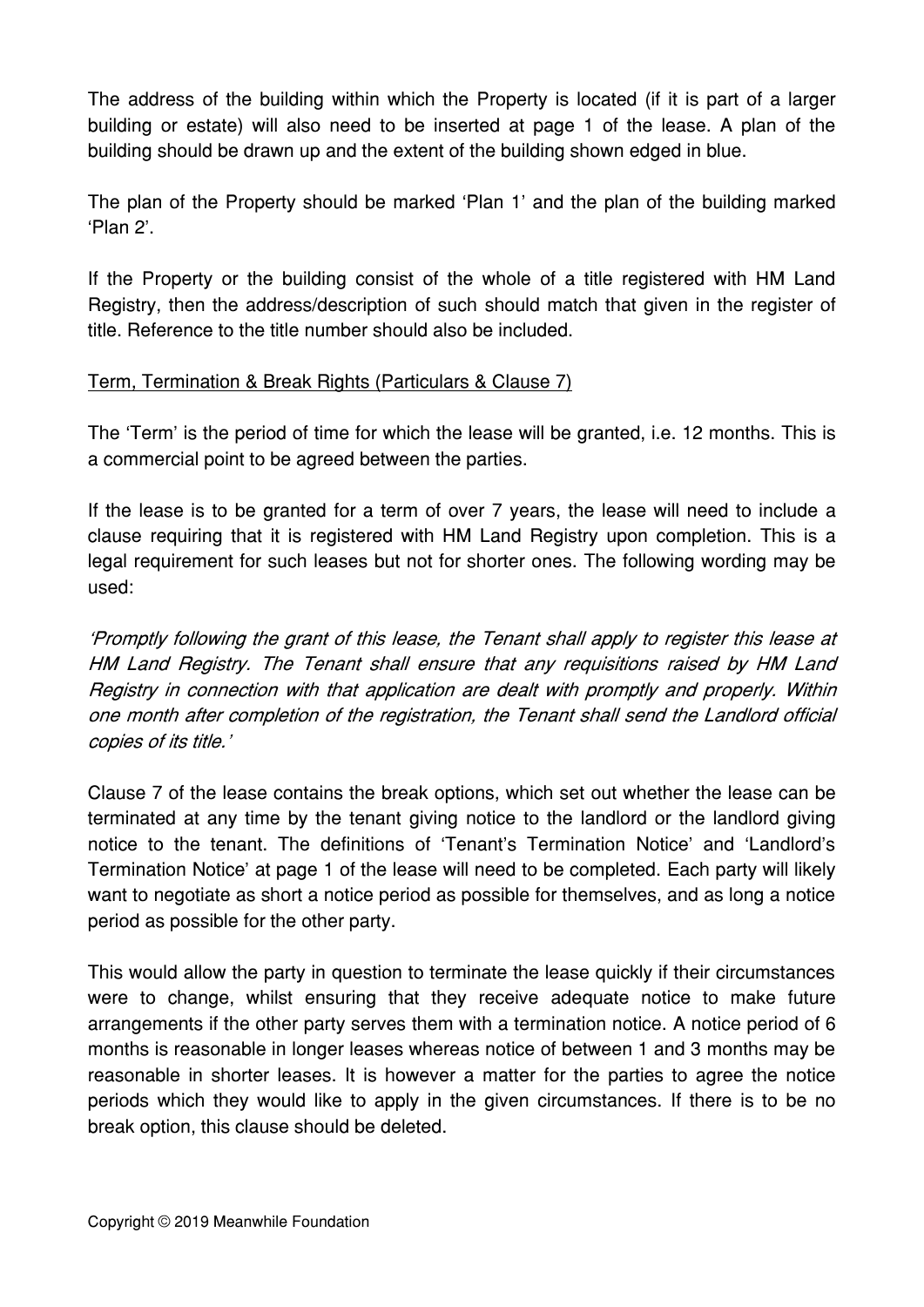Alternatively, the parties may agree that the tenant cannot exercise a break option before a given date (e.g. after 1 year). In this case, the lease will need to include a provision to this effect.

If the lease is contracted out of the Landlord and Tenant Act 1954 ('LTA 1954'), it finishes at the end of the Term (unless forfeited by the landlord, i.e. repossessed in the event of a breach of the lease by the tenant or terminated earlier in accordance with the break clause) and the Property must be vacated. If the lease is not contracted out of the LTA 1954, it will continue until terminated under the notice provisions of the LTA 1954. The precedent Meanwhile lease is drafted on the assumption that the parties have contracted out of the LTA 1954. More detail on the LTA 1954 procedure is set out at page 7 below and in the separate 'LTA Sheet for Unrepresented Tenants'.

## Rent (Particulars & Clause 2)

The agreed sum of rent will need to be inserted at page 1 of the lease, together with details of the payment period (i.e. how frequently the rent will be paid) and any rent-free period which may have been agreed.

A landlord may agree a rent-free period if the tenant needs to spend non-trading time fitting out the Property and depending on the local market, a rent-free period can often be given as a 'sweetener' to encourage a tenant to sign up to a lease.

The tenant may wish to instruct a surveyor to ensure that the agreed rent is fair and reasonable in relation to the value of the Property and local market conditions.

VAT may be payable on the rent if the landlord is VAT registered and has 'opted to tax' the Property. The tenant will need to the check the position with the landlord.

## Service Charge (Particulars & Clause 3.1)

It is likely that the tenant will be required to pay a service charge to cover any costs incurred by the landlord in maintaining and repairing the structure of the Property and any common areas within the building/estate in which the Property is located.

If the Property is the whole of a building, the tenant will likely be responsible for all the costs incurred by the landlord in maintaining the building. By contrast if the property is part of a building, the landlord will generally pay the outgoings in respect of the common parts and will bill the tenant for a fair proportion of the costs.

The service charge may be a variable amount from year to year depending on the costs the landlord incurs. As a result, the Tenant should request the Service Charge Accounts for the past three years and the Service Charge Budget for the year ahead (if available)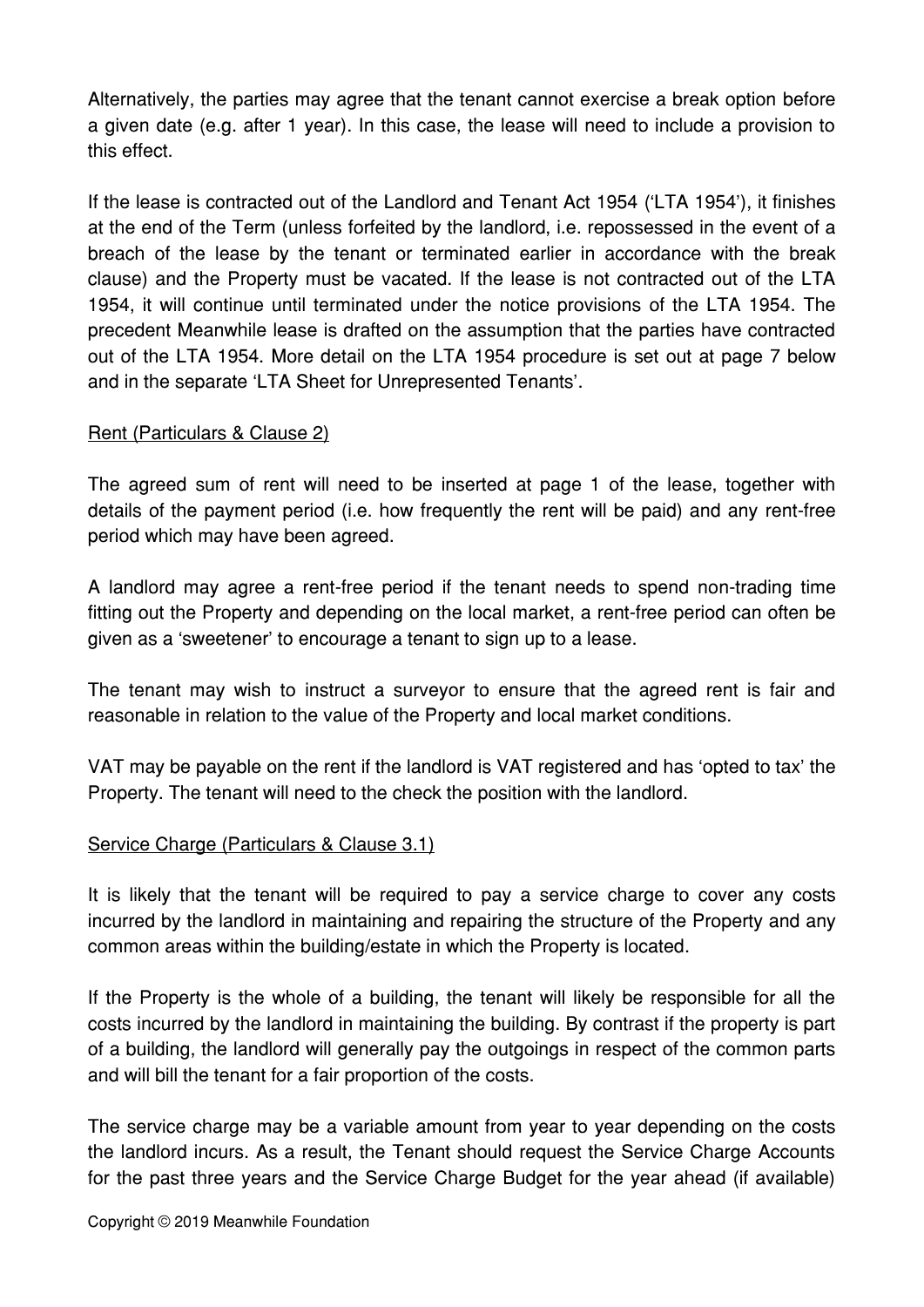before signing the lease to ensure that they are able to cover the likely cost of the same. The tenant may also wish to negotiate a capped Service Charge to limit its financial liability and to ensure that the cost of the Service Charge payable does not drastically increase throughout the term of the lease. This is very possible, particularly in older properties. Conversely, the landlord will want to ensure that the lease allows them to recover the full sum of any costs incurred by them in maintaining the Property throughout the term and will likely resist a capped service charge.

More information on Commercial Service Charge 'Best Practice' can be found at the following link: [https://www.rics.org/uk/.](https://www.rics.org/uk/) Please note that this is guidance only and landlords are not required to follow it. The Tenant should ask the landlord at the outset if they do follow this best practice.

Any outgoings relating to the Property itself, e.g. utilities, rates, taxes and any other expenses will be payable by the tenant, including any corrections to services which need to be made. More information on business rates can be found at the following link: [www.voa.gov.uk.](http://www.voa.gov.uk/)

## Damage Deposit (Clause 3.6)

A damage deposit is a sum of money paid by the tenant to the landlord in relation to the Property to ensure it is returned in a good condition and generally that the tenant pays the rent and performs their obligations under the lease. If they fail to do so, then the landlord can claim their costs and arrears against the deposit they hold.

It is quite usual for a landlord to provide within the lease that the tenant pays a damage deposit. This would protect them against any loss they suffer if the tenant defaults on any of its obligations under the lease. This is because they will be able to retain all or part of this sum at the end of the lease by way of compensation for their losses. Ultimately, this is not unreasonable as it is fair for the landlord to expect the tenant to perform their obligations under the lease. However, it is an extra outlay the tenant would need to make at the outset and they may want to try and resist this.

If there is to be no damage deposit this clause should be deleted.

The landlord may also ask for a separate Rent Deposit. A rent deposit is a sum of money paid by the tenant to the landlord as security for payment of the rent. If the tenant does not comply with their obligation to pay rent under the lease, the landlord will be able to withdraw money from the rent deposit to cover the cost of the rent arrears. The landlord may request that the requirement for a rent deposit is documented separately in a document called a 'Rent Deposit Deed'. We would recommend that the tenant takes legal advice before entering into a Rent Deposit Deed.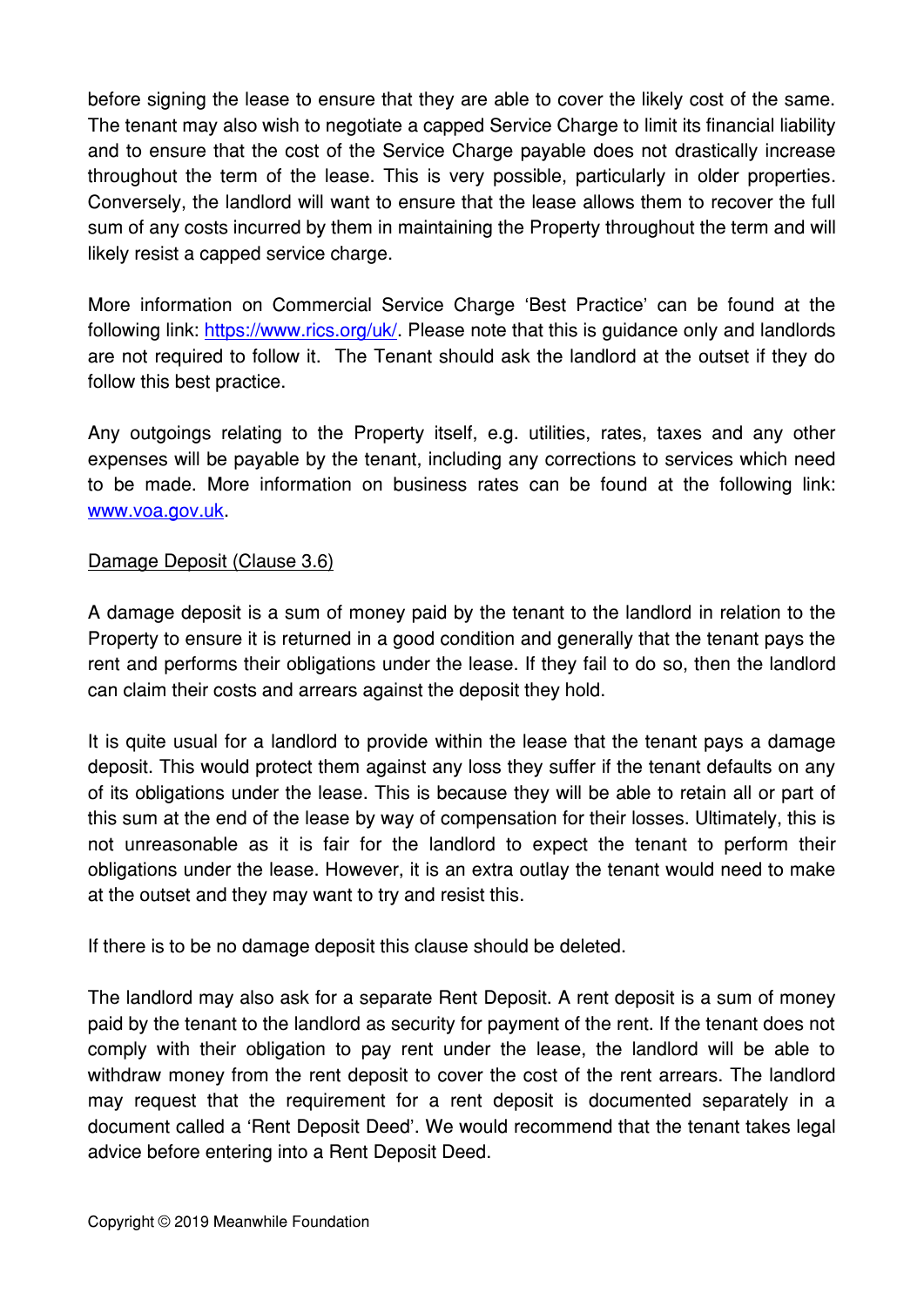#### Repair and Decoration (Clause 3.5)

The tenant will be required to keep the Property in no worse state, condition and decoration than that evidenced in the photographic schedule of condition which will be annexed to the lease.

As a result, both parties will need to ensure that the photographic schedule of condition is comprehensive and accurately depicts all of the rooms and areas being let to the tenant (i.e. including walls, ceilings, floors, fixtures and fittings and any furniture) as of the start of the term. This will ensure that the tenant is not incorrectly charged for any damage to the property which existed before the start of the term and will provide the landlord with protection should the tenant damage the Property.

The landlord will likely want to ensure that the tenant is liable for dilapidations under the lease. Dilapidations are the works the landlord will need to carry out to put the Property in the condition the lease requires at the end of the term. If the tenant fails to return the property in the required condition, then the landlord can submit a dilapidation notice to the tenant requiring them to pay a sum in lieu of the cost of the works.

Whilst dilapidations and the repair obligation may seem similar, there is an important distinction between them. The tenant must return the property in good repair in accordance with the lease terms at its own expense at the lease end (however so terminated). 'Dilapidations' refers to a breach of this obligation when the lease ends. The landlord can claim damages from the tenant to cover the cost of any works they need to carry out to remedy the dilapidations (i.e. breach of the repair obligation) highlighted.

The tenant will want to ensure, as far as they are able to agree with the landlord, that they are not liable for any dilapidation of the Property at the end of the term. However, most landlords will likely resist this and refer to the fact that the tenant's repair liability is already limited by virtue of the schedule of condition, i.e. it is reasonable that the tenant should pay to put the Property back to the condition in which they took it.

Ultimately, it is important that the tenant communicates with the landlord towards the end of the lease to ensure that the landlord is satisfied with the condition of the property. This would prevent any need for dilapidations payments. If the landlord does issue a dilapidations notice after the term of the lease, we would advise that the tenant seeks legal advice as to its reasonableness in terms of validity and quantum.

#### Use (Particulars & Clause 3.9)

Page 2 of the lease will need to be completed so as to stipulate how the Property may be used by the tenant, e.g. as a shop, offices, community centre etc.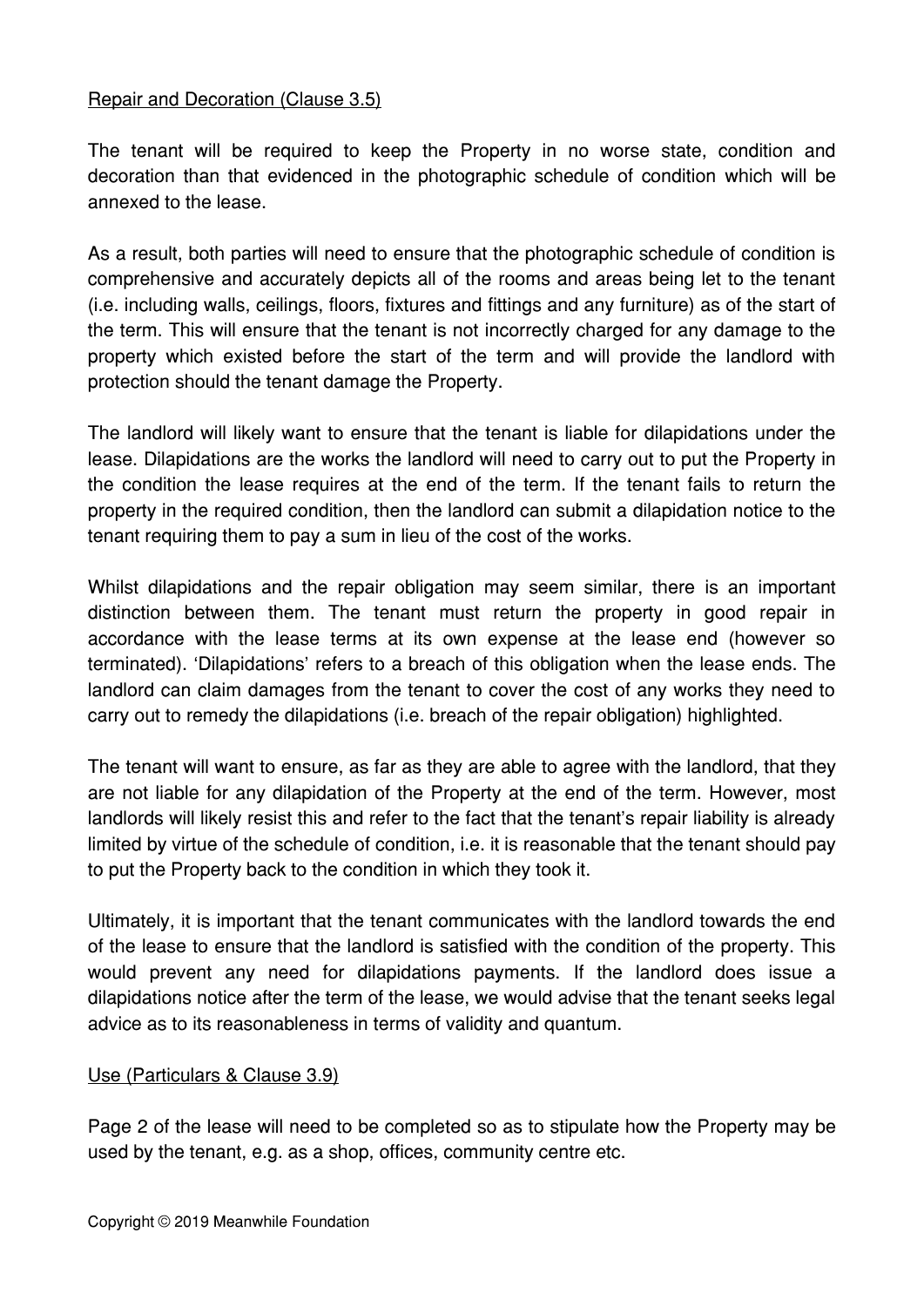The lease does not permit the tenant to apply for planning permission in relation to the Property. As such, the parties will need to check, before entering into the lease, that the appropriate planning permission for the proposed use is in place, particularly in the event that the tenant wishes to use the Property for different purposes to the previous use of the Property, e.g. as a shop when previously it was used as offices.

## Permitted Hours (Particulars & Clause 3.9)

The parties will need to decide the hours for which the tenant will be permitted to access the Property and complete the definition of 'Permitted Hours' on page 2 of the lease accordingly. This can be 24/7, the usual trading hours in the locality, or any other hours as appropriate in the circumstances. Trading hours can, on occasion, be limited in planning permission so you should check for this.

The tenant will likely want to have access to the Property for as many hours as possible to provide them with greater flexibility when granting a sub-lease or licence to organisations, groups or other end-users.

The landlord should consider the needs and hours of any other tenants in the building/estate as well as themselves. Will they need to access the Property at any stage? Are there any times where the common parts will need to be used exclusively by the landlord or another tenant? This is relevant because the tenant will be able to exercise their rights over the common parts as well as the Property during the Permitted Hours.

## Alterations (Clause 3.7)

The parties will need to decide what alterations (if any) are permitted and complete the definition of 'Permitted Alterations' at page of the lease accordingly.

The landlord may want to restrict the alterations permitted under the lease to protect them from any alterations which may damage their investment interest in the Property. Alternatively, they may allow certain alterations (usually non-structural) provided that the tenant obtains their written consent before carrying out the works. Indeed, this can have the effect of increasing the value of their interest.

If the tenant feels certain works or alterations should be carried out to the Property to ensure it is fit for purpose for the beginning of their lease, they may wish to negotiate a series of initial works to be carried out by the landlord. These should be completed before the start of the lease term and may help to ensure that the Property is fit for use by the tenant without the need for the landlord to permit the tenant to alter the Property. However, the ability to negotiate this will depend on the position of the parties and the market. The landlord may well have the view that it is for the tenant to undertake any required works. This is a point of commercial negotiation for the parties.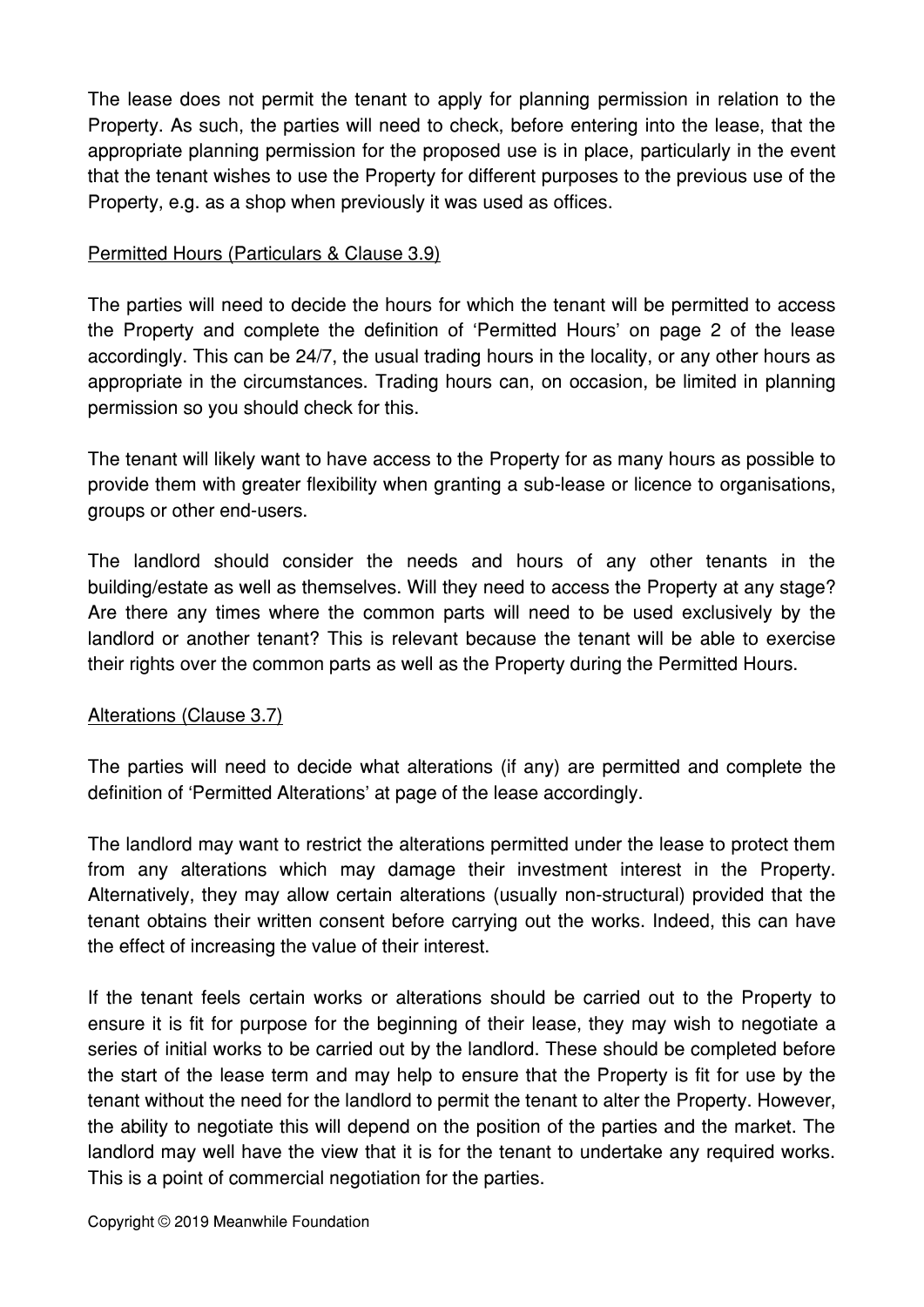#### Insurance (Clause 3.13)

The landlord will be responsible for insuring the Property and any common areas against the usual risks. The landlord will likely ask the tenant to contribute towards the cost of insuring the Property through the payment of an 'Insurance Rent'. This will either be a fixed sum or else a fair proportion of the costs incurred by the landlord in insuring the Property and the common areas.

As with the Service Charge, the tenant may wish to negotiate a capped Insurance Rent to protect against increases in insurance premiums throughout the Term.

All other insurances in respect of the tenant's use of the property, e.g. contents, public liability, employers' liability, will need to be put in place and paid for by the tenant.

## Assignment, Transfer and Sub-letting (Clause 3.11)

The lease provides that the tenant is not permitted to assign, sub-let, charge or part with or share the possession or occupation of the whole or any part of the Property. However, the tenant is permitted to share the Property with other organisations, community groups and group companies of the tenant on a short term or informal basis. The diagram below shows the different options available to the tenant, i.e. they could share occupation of the property by way of licence or hire agreement (please see the precedents provided together with the Process Note which considers the suitability of each document type). The tenant will want to ensure that this provision remains in the lease to ensure that they can share the Property with other community groups/end users.

The landlord will want to ensure that no relationship of landlord and tenant is created between the tenant and any groups/organisations with which the tenant shares the Property. This will ensure that the group/organisation does not obtain any additional rights over the Property which would detriment the landlord. This is achieved by 'contracting out' of the Landlord and Tenant Act (see notes related to this) or by utilising a form of agreement that does not infer these rights for example the Hirer's Agreement or License to occupy. Please refer to the precedent licence and hire agreement provided and our guidance notes and instructions in respect of the same.

If, having considered the options available, the tenant needs to grant a more substantive interest to an end user, a formal sub-lease will be required. As set out above, the precedent Meanwhile Use lease does not permit the tenant to sub-let the property and so the lease will need to be amended so that this is allowed. The landlord will probably want the ability to sub-let to be conditional on their prior consent being obtained in order that they can ensure the sub-lease is granted in accordance with their requirements.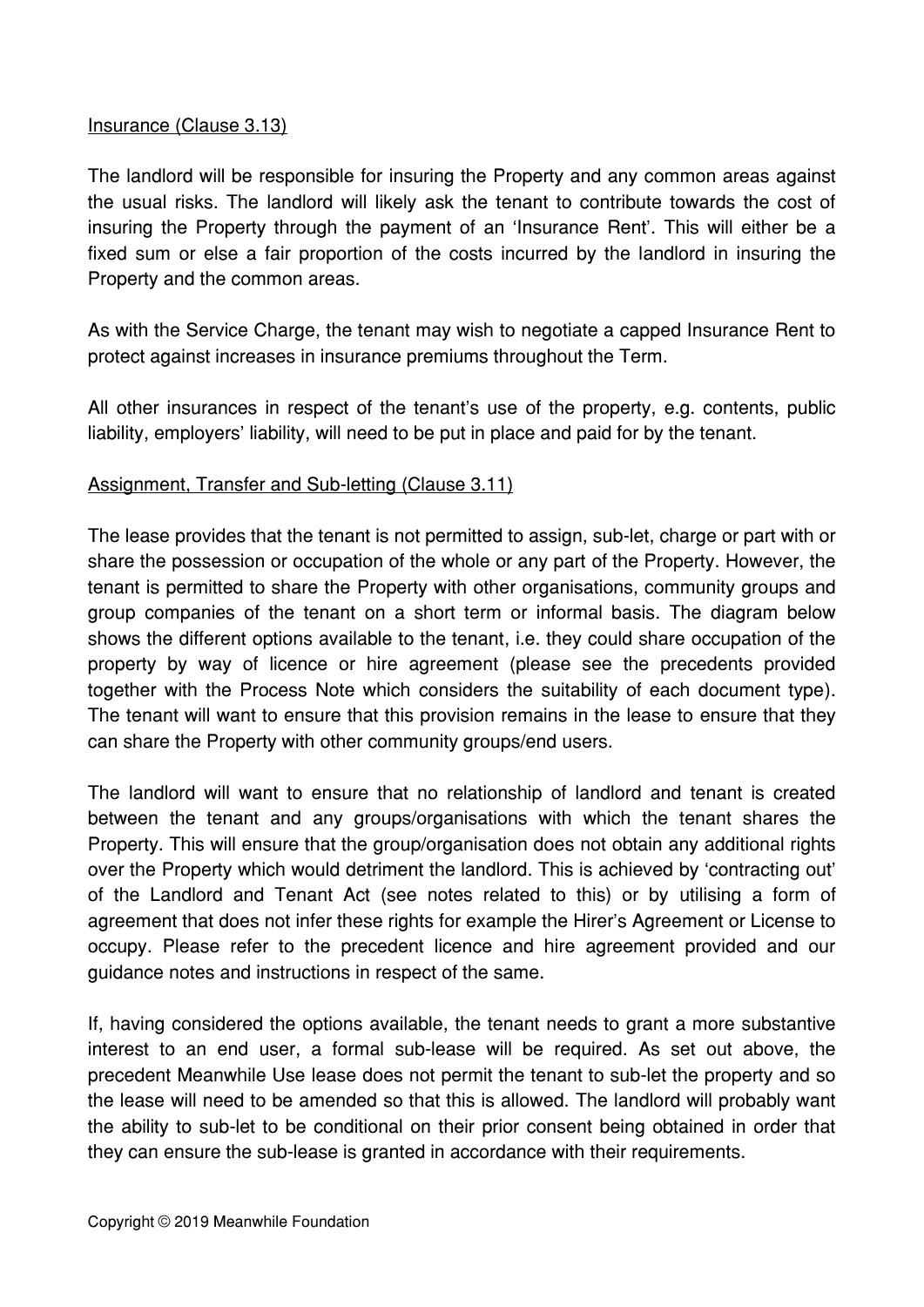

## Security of Tenure (Clause 8.7)

Clause 8.7 needs to be completed with the date on which the Landlord served the LTA 1954 notice on the Tenant, and the date on which the Tenant swore the statutory declaration in respect of the exclusion of the provisions of the LTA 1954. Effectively, by following this procedure the lease will end at the end of the term and the tenant will not be able to remain in occupation unless a new lease can be negotiated. Most landlords will insist that this statutory procedure is followed to ensure that they are able to obtain possession of the Property from the tenant at the end of the term of the lease.

The separate Process Guidance Note contains further details as to the procedure to follow in relation to the LTA 1954 documentation. If the LTA 1954 procedure is not followed, potential contentious issues may arise at the end of the lease Term. This is because the tenant will have the right to remain in occupation at the Property if the LTA 1954 has not been contracted out of correctly, whereas the landlord would expect the tenant to vacate the property at the end of the Term. As such, both parties should consider taking legal advice on this at the time of entering leases.

## Rights (Clause 8.5)

The lease grants several standard rights to the tenant relating to their use of the Property, e.g. rights to use the common areas as necessary, rights to use the services and the right of support from the building. These should be sufficient to cover most circumstances as they are drafted quite broadly. However, if any other specific rights are required or agreed then they should be included here.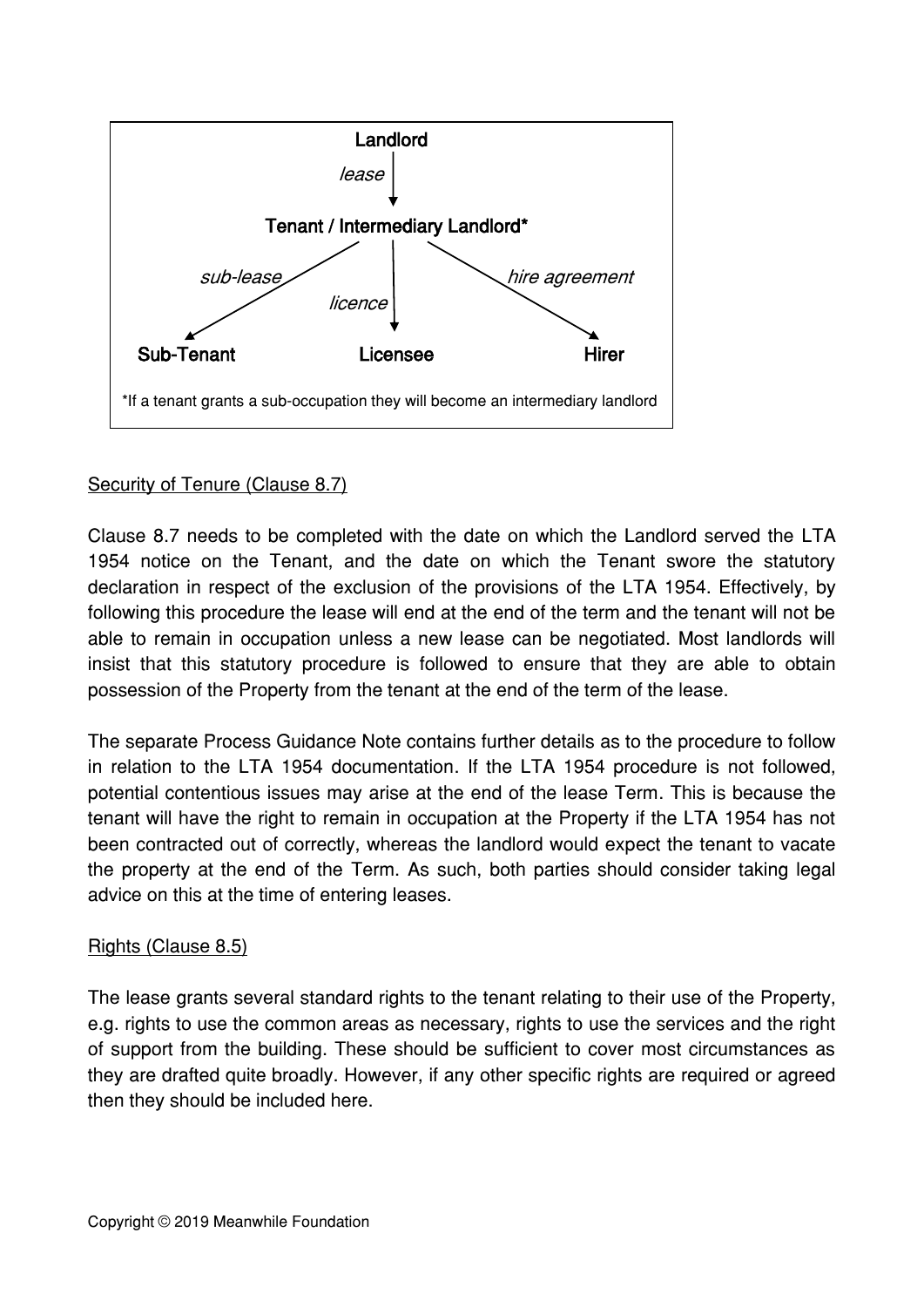## Restrictions/Covenants

The parties will need to consider whether there are any specific restrictions which need to be added to the document based on the proposed use by the tenant e.g. prohibiting the consumption of alcohol on the Property.

The lease includes general restrictions (i.e. in relation to how the Property is used) which will, for the most part, be sufficient but if any further restrictions have been agreed then details will need to be added to clause 3.9.

## Costs/Forfeiture (Clause 3.17, Clause 3.2 & Clause 6)

The tenant will be responsible for paying all costs incurred by the landlord in preparing and serving any notices under the lease as a result of any breach of the terms by the tenant. This is reasonable as the landlord should not be out of pocket in the event that they need to take action for any breach of the lease by the tenant.

If the tenant does not pay the landlord's costs within 14 days of the due date for payment, they will have to pay interest on the sum payable. Likewise, interest is payable on a rent arrears owed by the tenant.

Further to the above, the landlord has the right to forfeit the lease (i.e. end the lease) if the tenant is in arrears of rent or is otherwise in breach of its obligations under the lease and have not remedied the same within a reasonable period.

In order to forfeit the lease, the landlord will need to serve notice on the tenant informing them of their intention to do so. However, the tenant does have the ability to seek relief from the forfeiture from the court. If the tenant finds itself in this position then they would need to seek legal advice.

## Statutory Compliance (Clause 3.12)

Upon completion of the lease, the tenant will become responsible for complying with the requirements of any law or statute affecting the Property or its use, i.e. asbestos regulations, fire risk assessments, the requirement to hold a valid energy performance certificate for the Property and to carry out electric/gas checks etc. As a result of the above, the tenant will need to ensure that all statutory compliance documents are in place at the start of the lease and should ask the landlord to provide copies or alternatively expect to cover the costs of providing these themselves.

## Execution clause

Both parties will need to sign the lease where indicated on pages 13-14.

Copyright © 2019 Meanwhile Foundation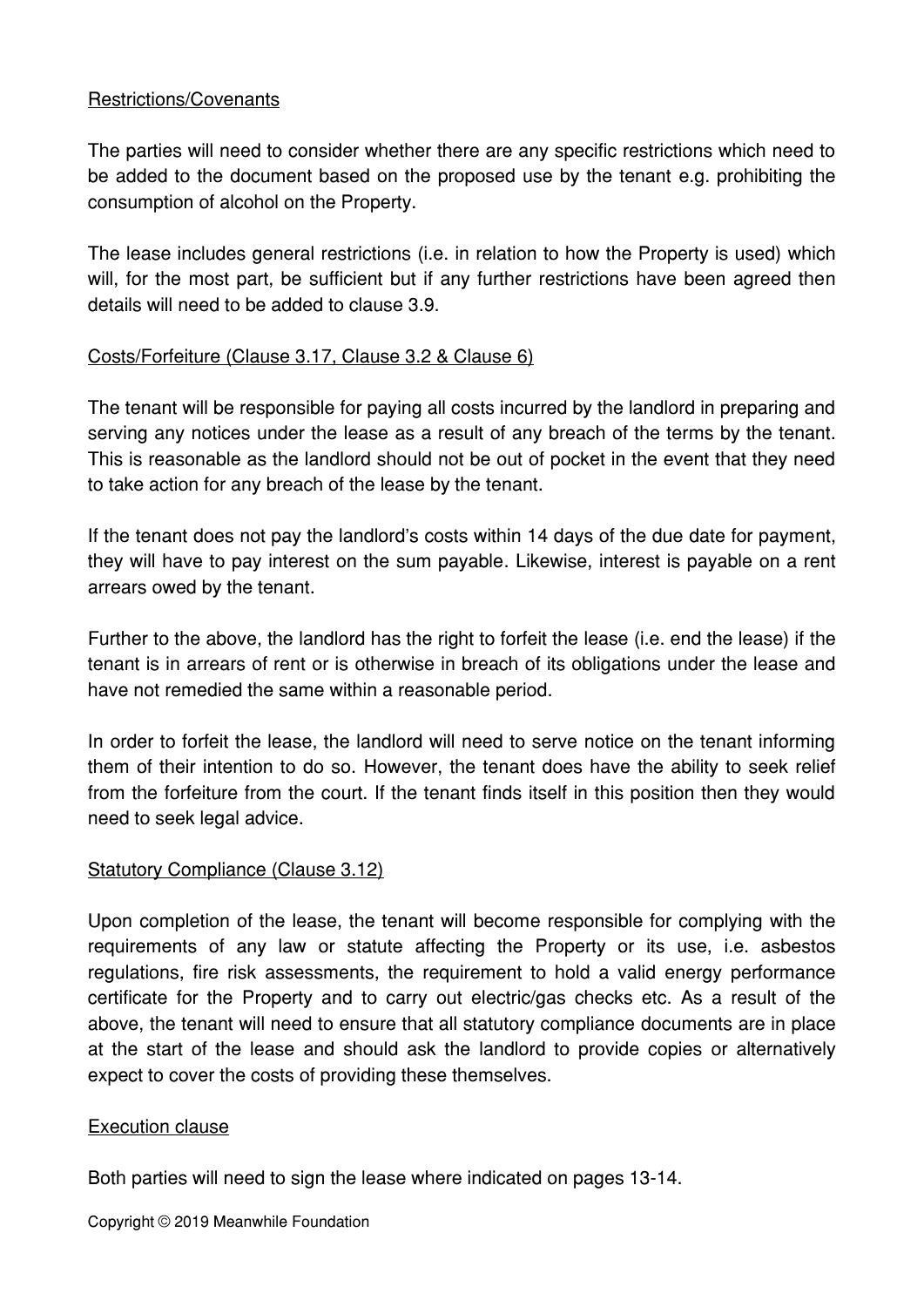If either party to the lease is a registered company, they will need to arrange for two directors or a director and the secretary to sign the lease on behalf of the company.

If either party to the lease is an individual, they will need to sign in the presence of a witness. The witness must be over the age of 18 and must not be connected to the signatory in any way, i.e. a spouse or sibling, and will need to add their signature, name and residential address below the signature of the tenant.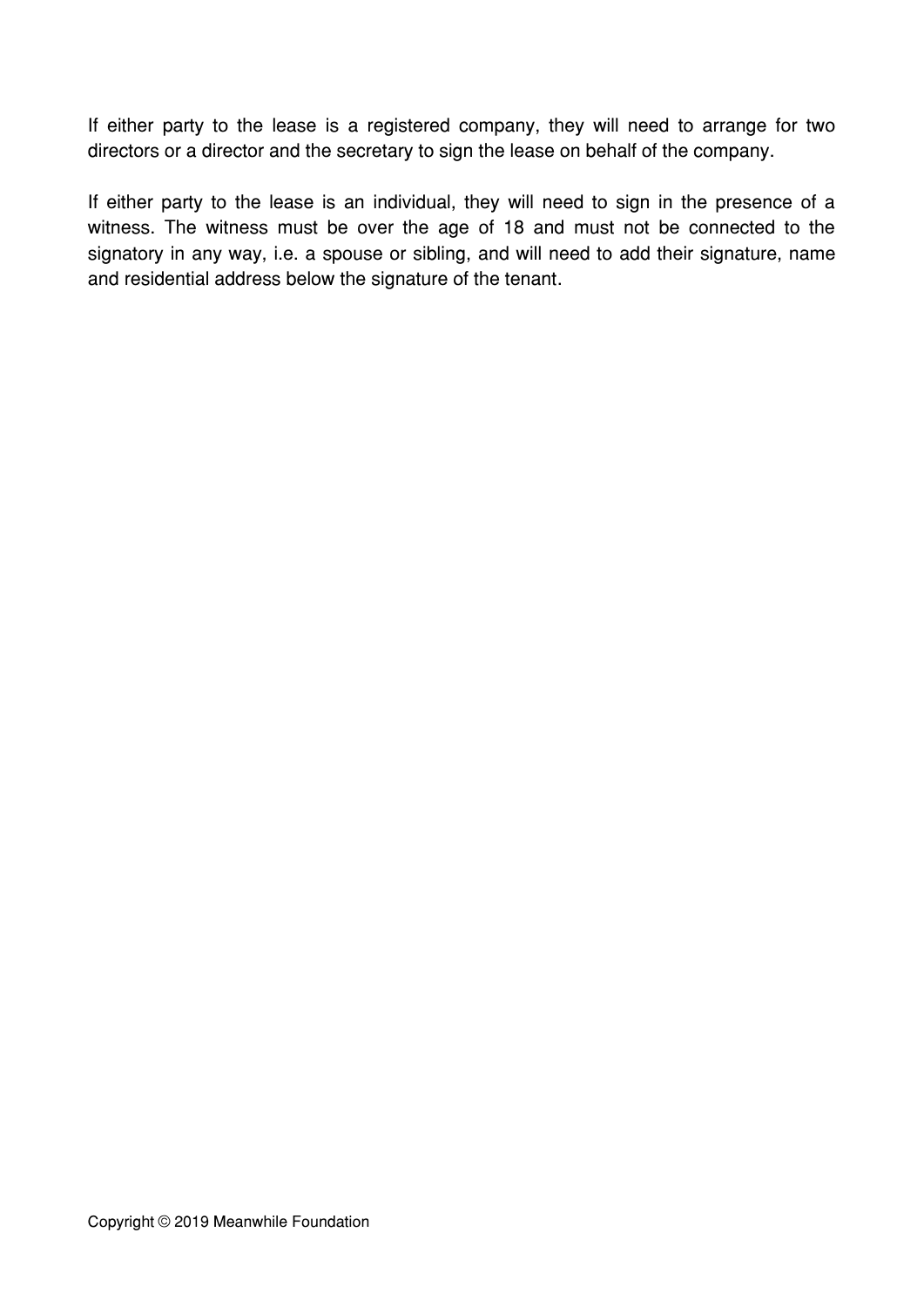## Sub-lease

The provisions set out above also apply to any proposed sub-lease of the property to an end user, and the same considerations will need to be considered by the intermediate landlord and the sub-tenant when agreeing commercial terms and entering into the same. However, terms cannot be agreed in excess of those in the head-lease, i.e. the intermediate landlord cannot agree for the sub-tenant to do anything which isn't allowed by the head-lease. The intermediate landlord should, therefore, consider this when they are negotiating the head-lease so that they are then permitted to grant sub-leases on the terms they envisage doing so.

There is a precedent form of sub-lease which has been prepared by the government and which should be used as a starting point for any negotiations. This document and some further guidance can be found at: [https://www.gov.uk/government/publications/meanwhile](https://www.gov.uk/government/publications/meanwhile-use-sublease-and-guidance-notes)[use-sublease-and-guidance-notes](https://www.gov.uk/government/publications/meanwhile-use-sublease-and-guidance-notes)

As above, the intermediate landlord will need to ensure that they are permitted to sub-let the property under the head-lease. In most instances, even if sub-letting is permitted, the intermediate landlord will need to obtain the superior landlord's consent to the sub-letting of the property and will need to provide them with details of the incoming tenant for approval. The superior landlord may well require the consent to be documented by way of a formal 'licence to underlet' and they will expect their legal costs to be met. The superior landlord will often want to review the proposed sub-lease to ensure that it is compliant with the provisions of the head-lease.

The intermediate landlord should be aware that sub-leasing the property will not release them from their obligations under the lease and if, for example, the sub-tenant does not pay the rent, the intermediate landlord will still be responsible for paying the rent to the superior landlord, as well as ultimately being responsible for keeping the property in the state of repair required by the head-lease.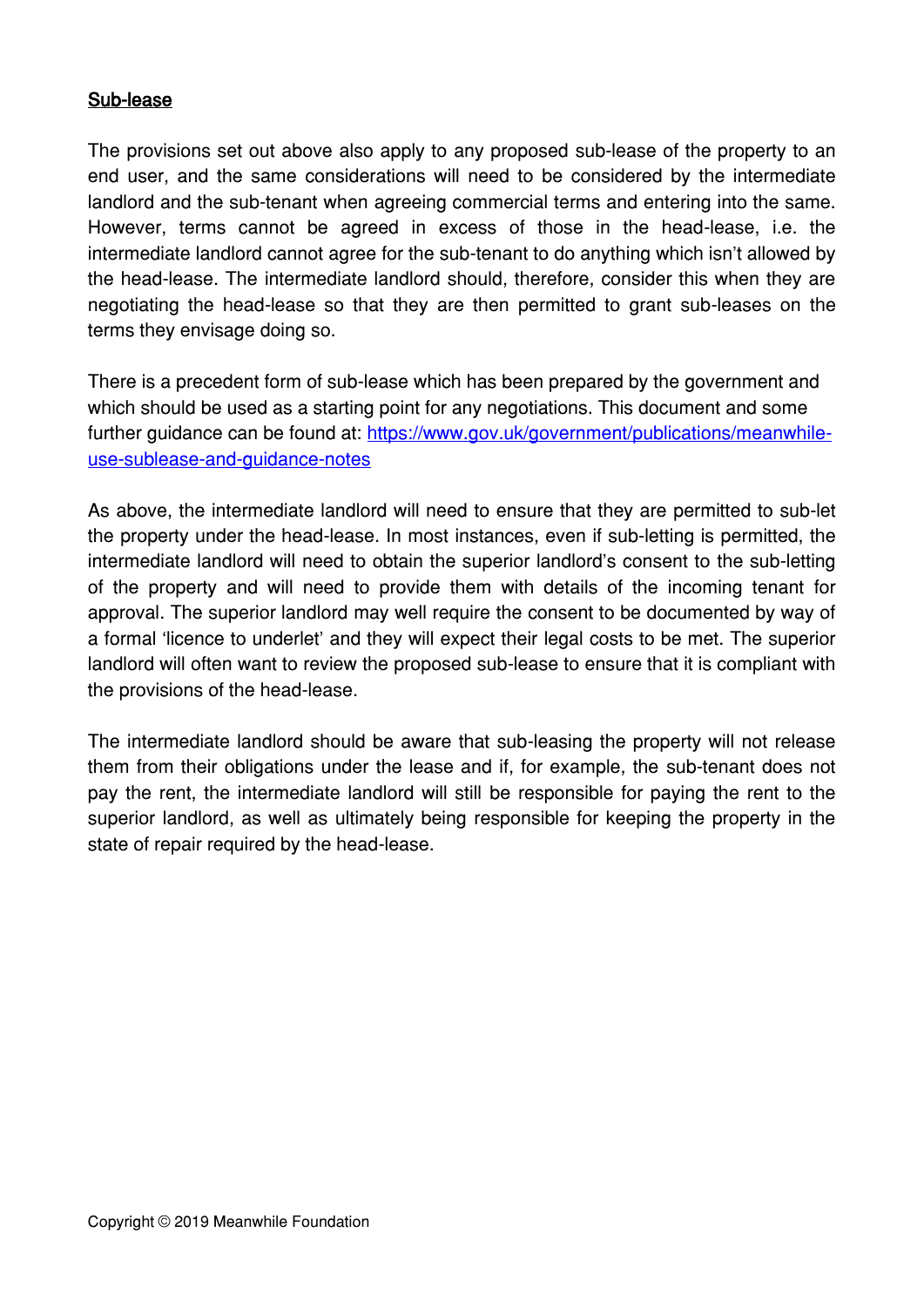## **Licence to Occupy**

This document is only suitable for use where the property (or part of it) will be occupied for less than 6 months or else for longer but the use is not constant (i.e. 2 days a week rather than 24/7). This is because a licence to occupy is by definition not a lease; it is a mere personal right or permission to occupy a property. If you wish to grant exclusive possession to an occupier for a period in excess of 6 months then, assuming this is permitted under your lease, you will need to grant a formal sub-lease.

#### **Parties**

The details of the parties will need to be inserted on the front page and at page 1 of the licence. If a party is a registered company and/or charity their company and/or charity number will need to be included together with their registered address. If a party is an individual their full name and address will need to be included, along with their trading name if they are a sole trader, i.e. Joe Bloggs trading as 'Joe Bloggs Inc'.

#### **Building and Property Description**

The address, or else a suitable description, of the property the licensee will be able to occupy under the licence will need to be inserted on the front page and at page 1 of the licence. In addition, a plan will need to be drawn up showing the extent of the property edged in red. The address/description of the building within which the property is located will also need to be inserted at page 1 of the licence.

Alternatively, if the space to be used is not fixed then use the second option within this definition which gives the licensor the ability to stipulate the parts of the building which can be used by the licensee on 14 days' notice.

#### Head-lease

The details of the head-lease (meaning the lease under which the licensor has been granted occupation of the property) will need to be inserted at page 1.

#### Licence Period

The parties will need to agree upon the duration of the period of occupation under the licence. The licensor should consider the advice set out in the subheading 'Advice for licensors' below when considering the length of the licence period.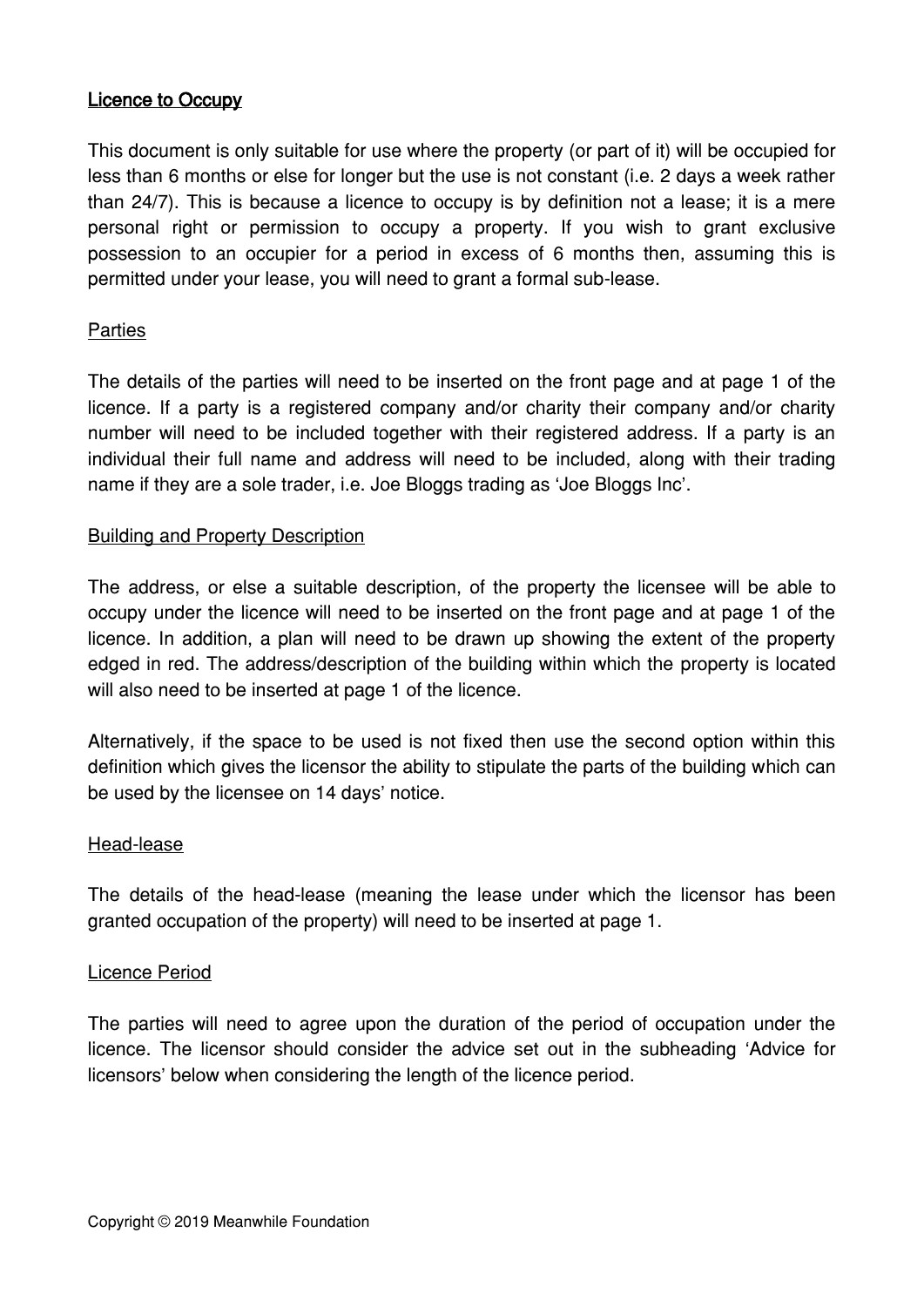#### Licence Fee

The agreed Licence Fee will need to be inserted at page 1. The Licence fee should be inclusive of any contribution to utilities and other costs incurred by the Licensor (including any payments made under their head-lease). It is intended to be an all-inclusive fee.

#### Permitted Hours

The parties will need to agree how many hours the licensee is allowed to occupy the property and insert this where required at page 1 of the licence. The definition of Maximum Permitted Hours must not exceed the hours permitted by the head-lease.

#### Permitted Use

The parties will need to agree how the property will be used by the licensee and will need to insert this description at page 2 of the licence. The Permitted Use must be permitted under the head-lease.

#### Rights and Restrictions

The parties will need to consider whether there are any specific restrictions (clause 3) or rights (Schedule 1) which need to be added to the document based on the proposed use by the licensee. The licence includes general restrictions and rights which will, for the most part, be sufficient but if any further rights or restrictions have been agreed then details will need to be added.

## **Termination**

Clause 4 of the document currently sets out that the licence can be terminated at any time by either of the parties giving to each other at least 2 weeks' notice. Each party will likely want to negotiate as short a notice period as possible for themselves, and as long a notice period as possible for the other party. This would allow the party in question to terminate the licence quickly if their circumstances were to change, whilst ensuring that they receive adequate notice to make future arrangements if the other party serves them with notice. Ultimately this is a matter of negotiation and the final agreed period can be inserted in place of the 2 weeks' notice that is the default position of this Licence.

The licensee should be aware that the licensor has the right to terminate the licence immediately in the event that the licensee has breached their obligations under the licence.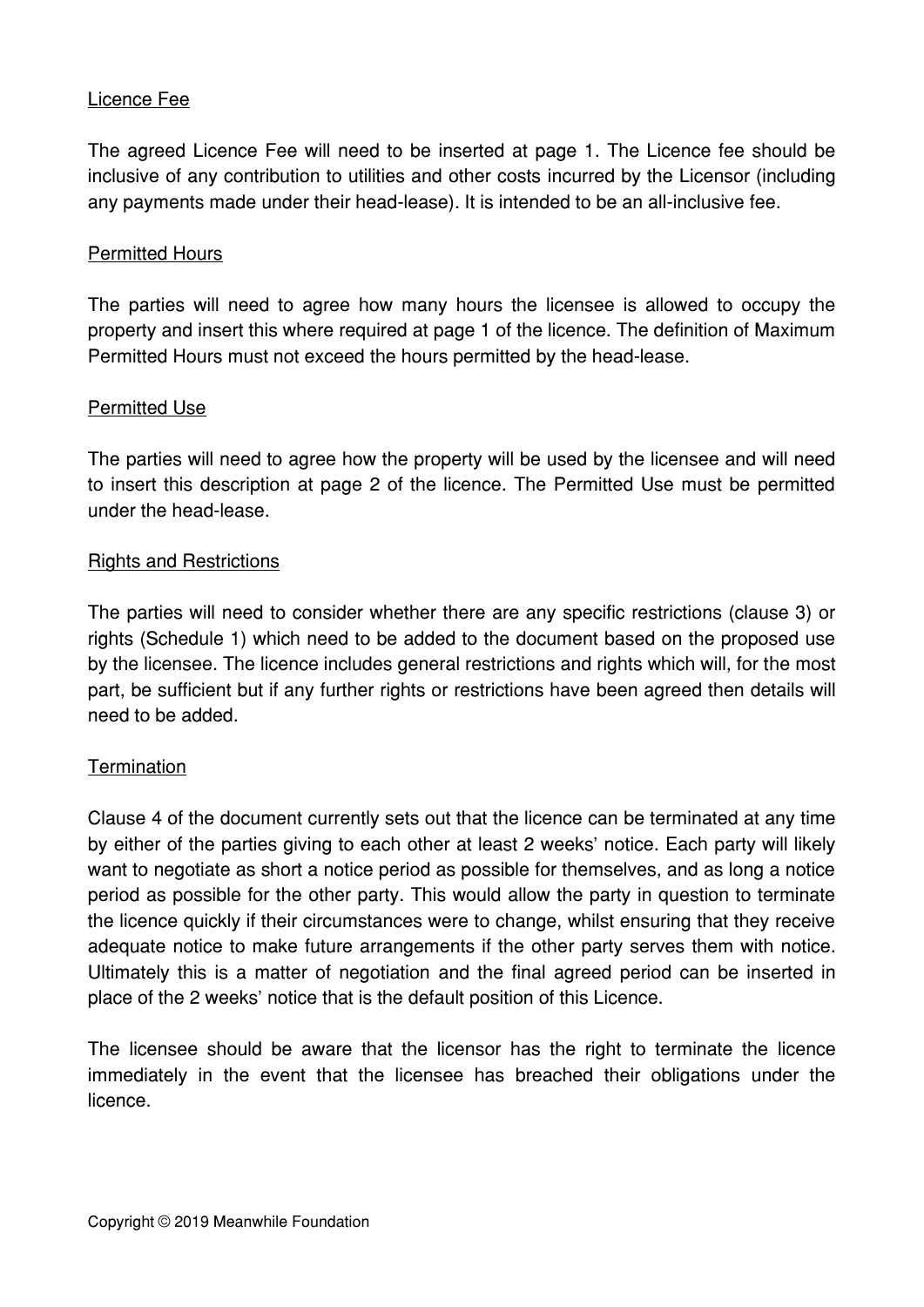#### Execution clause

Both parties will need to sign the licence where indicated.

If either party to the licence is a registered company, they will need to arrange for a director to sign the lease on behalf of the company.

#### Advice for licensors

Upon completion of the licence, the licensor should diarise prior to the end of the licence, to remind the licensee of the date by which they need to vacate the property and should then ensure that they then do so.

The licensor should not enter into back to back licences. If the end of the 6-month occupation is approaching, the landlord should ensure that the occupier either vacates the property or enters into a sub-lease which has been 'contracted out' of the LTA 1954 (see page 6 above (the paragraph relating to clause 8.7 of the lease) for the continued occupation of the property. This is to ensure that they do not obtain any tenancy rights over any part of the property.

Alternatively, the landlord may also consider moving the occupier to new parts of the property at least every 5 months, under a new licence, to ensure that they do not obtain any tenancy rights over any part of the property. This is important as the risk of allowing the licensee to stay in occupation of a part (or all) of the property of which they have exclusive possession is that the licensee could claim that they have acquired rights, akin to those of a protected tenant, under the LTA 1954. This means that they could claim to have rights to remain in occupation even if the licensor wants to end the licence. This will of course cause practical problems (and costs) and will also mean that the licensor will be in breach of the conditions of their head-lease and could find that the head landlord commences enforcement action against them in respect of this breach.